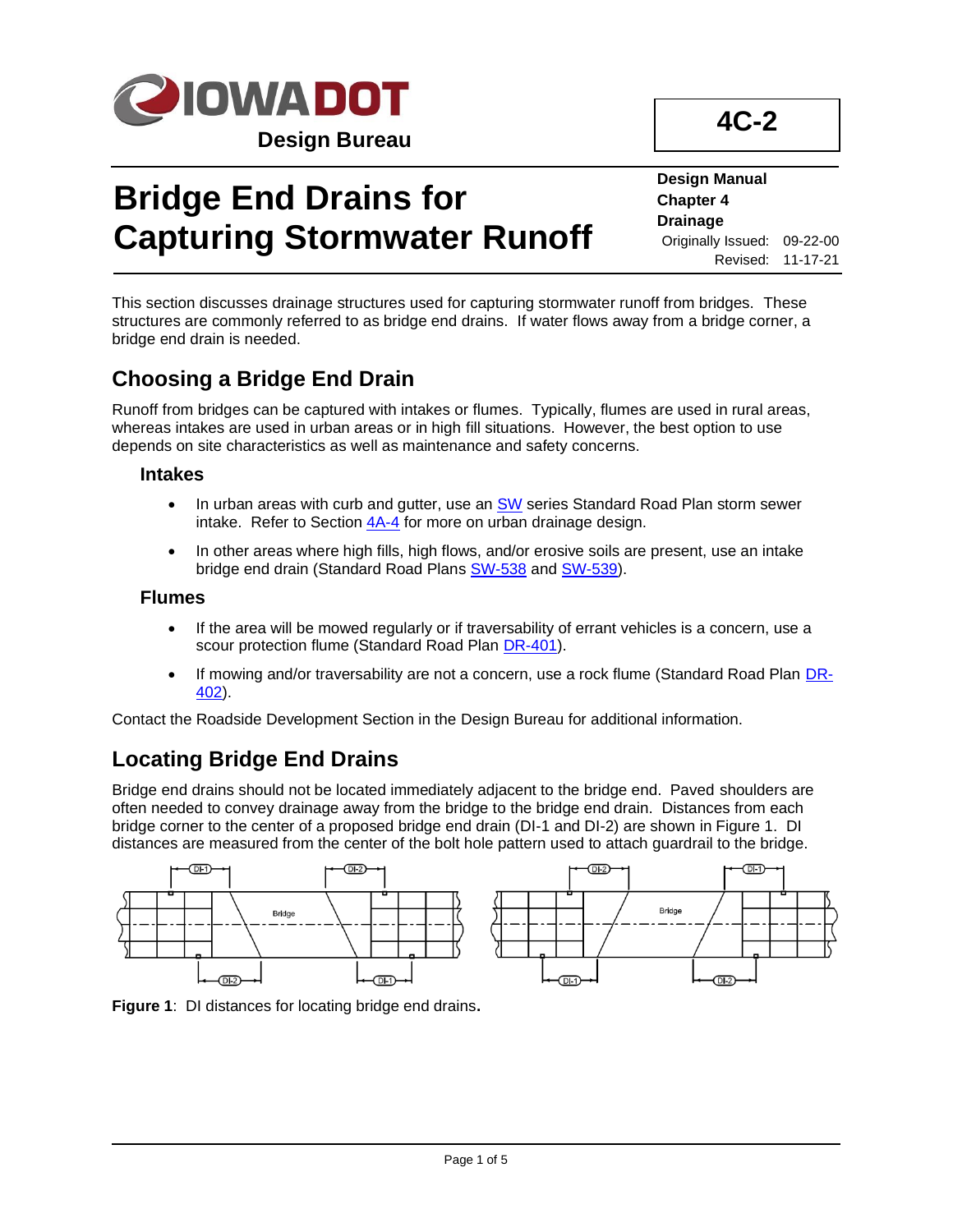A curb is necessary to carry the runoff from the bridge to the bridge end drain. Therefore, the reinforced bridge approach section, as well as paved shoulders, must include a curb. Typically, a 4 inch sloped curb is used. For flumes, the curb terminates at the bridge end drain. For intake bridge end drains, the curb is carried to a point 5 feet beyond the centerline of the intake. Details of this termination are shown on each drainage structure's respective standard road plan.

When guardrail will be installed at a bridge end, the design of the guardrail may influence the location of a proposed drainage structure, as well as the shape of the shoulder. Therefore, for ease of design and construction, maintain a tangent guardrail alignment (no flare) until it reaches a point beyond the bridge end drain. Refer to Chapter 8 for additional information related to guardrail design.

#### **Flumes [\(DR-401](../SRP/IndividualStandards/dr401.pdf) and [DR-402\)](../SRP/IndividualStandards/dr402.pdf)**

Locate flumes beyond the BTS and where guardrail posts are spaced 6'-3" apart to minimize the number of posts in the flume, as shown in Figure 2.



#### **Figure 2:** Placement of flumes.

#### **Intake Bridge End Drains [\(SW-538](../SRP/IndividualStandards/sw538.pdf) and [SW-539\)](../SRP/IndividualStandards/sw539.pdf).**

Do not locate intake bridge end drains in the double reinforced bridge approach section. Instead, locate them so:

- They are located between guardrail posts that are spaced 6'-3" apart to eliminate the risk of a guardrail post penetrating the outlet pipe,
- The center is at least 6 feet from the nearest joint, and
- The curb drop occurs beyond the BTS.

The following example problems demonstrate the process for locating intake bridge end drains.

[Example Problem 4C-2\\_1, Determining Intake Bridge End Drain Location](04c-02/Example_Problem_4C-02_1.pdf)

[Example Problem 4C-2\\_2, Determining Intake Bridge End Drain Location](04c-02/Example_Problem_4C-02_2.pdf)

In the case of narrow bridge shoulders (4 feet or less), locating a[n SW-538](../SRP/IndividualStandards/sw538.pdf) or [SW-539](../SRP/IndividualStandards/sw539.pdf) intake bridge end drain at the proposed location may not be possible. Consider using a flume or drawing up the bridge/guardrail situation to locate the drain further from the bridge in an area where the shoulder width can be made greater than 4 feet.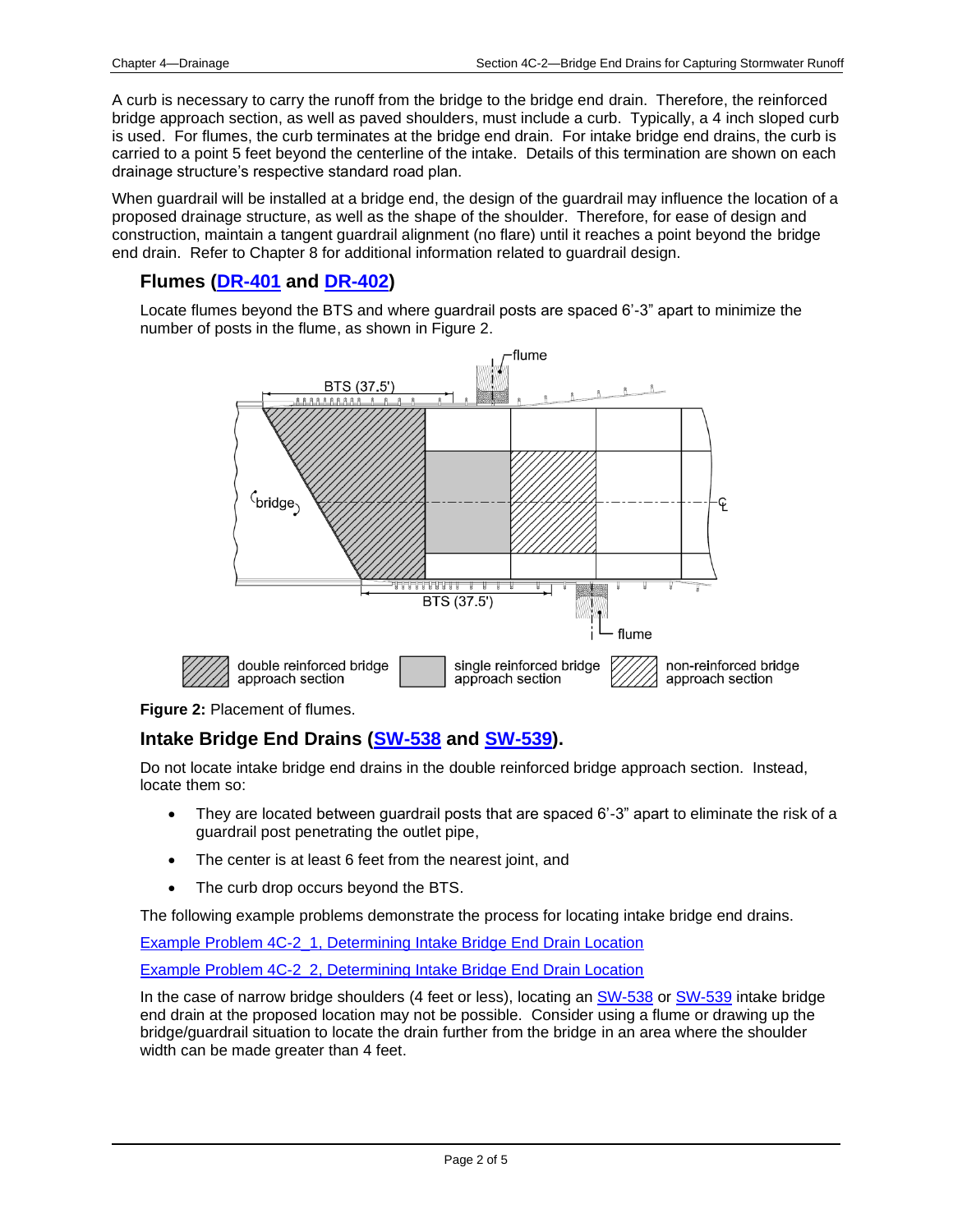### **Hydraulic Evaluation of Intake Bridge End Drains**

#### **Grate Capacity**

After locating an intake bridge end drain, compute storm runoff Q in cfs for the design storm (refer to Section  $4A-5$ ) and determine grate intercept capacity. When using an [SW-538](../SRP/IndividualStandards/sw538.pdf) or [SW-539,](../SRP/IndividualStandards/sw539.pdf) grate intercept capacity  $Q_i$  is determined using the equation:

 $Q_i = EQ$  (Equation 4C-2 $_1$ )

where:

 $Q_i$  = Intercepted flow, ft<sup>3</sup>/s.

 $E =$  Intake efficiency.

 $Q =$  Design gutter flow, ft<sup>3</sup>/s.

Bypass flow is flow bypassing an intake. The general equation relating bypass to intercepted flow is:

 $Q_b = Q - Q_i$  (Equation 4C-2\_2)

where:

 $Q_b$  = Bypass flow, ft<sup>3</sup>/s.

 $Q_i$  = Intercepted flow, ft<sup>3</sup>/s.

 $Q =$  Design gutter flow, ft<sup>3</sup>/s.

#### **Efficiency**

Efficiency is the percent of total flow that the intake will intercept under a given set of conditions. The efficiency changes with changes in pavement cross slope, longitudinal slope, and roughness, as well as total gutter flow.

The interception capacity of an intake bridge end drain depends on:

- Flow in the gutter section.
- Flow velocity in the gutter.

The efficiency for intake bridge end drains is determined by the following equation:

 $E = R_f E_o + R_s (1 - E_o)$  (Equation 4C-2\_3)

where:

 $E =$  Efficiency.

 $E_0$  = Frontal flow to total gutter flow ratio.

 $R_f$  = Frontal flow interception.

 $R_s$  = Side flow interception.



**Figure 3:** Intake bridge end drain flow definitions.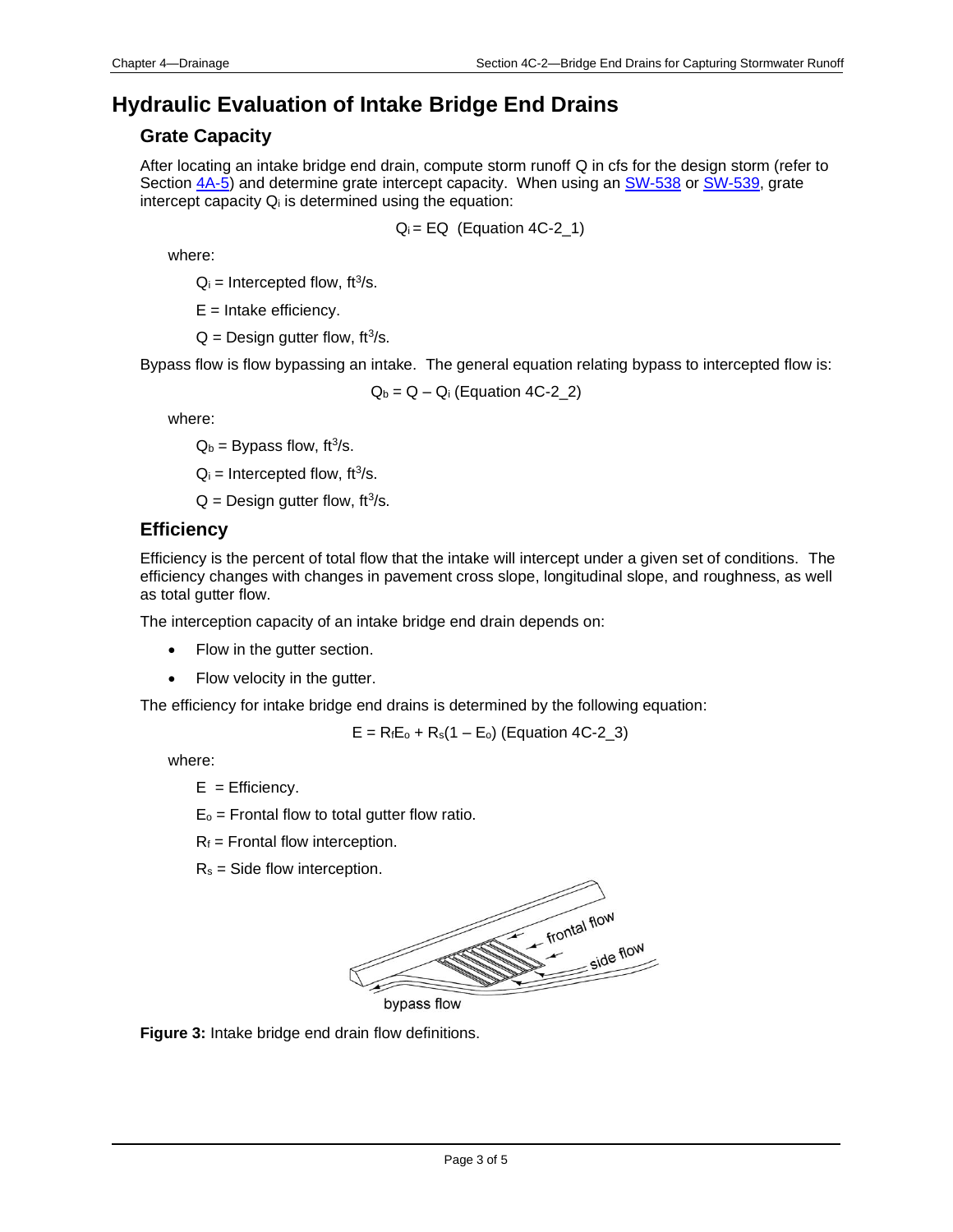#### **Frontal Flow to Total Flow Ratio**

The ratio of frontal flow to total gutter flow is determined using the following equation:

$$
E_o = 1 - \left(1 - \frac{W}{T}\right)^{2.67}
$$
 (Equation 4C-2\_4)

where:

 $E_0$  = Ratio of frontal flow to total gutter flow, ( $Q_w/Q$ ).

 $W =$  Width of grate, ft. Use 1.90 ft, the width of the grate used with the  $SW-538$  and  $SW-539$ .

 $T = Total$  spread, ft.

#### **Frontal Flow Interception**

As shown in Figure 3, frontal flow is the portion of the flow that passes over the upstream side of a grate. The ratio of frontal flow intercepted to total frontal flow, R<sub>f</sub>, is determined using the following equation:

$$
R_f = 1 - K_f(V - V_o)
$$
 (Equation 4C-2\_5)

where:

 $K_f$  = Empirical coefficient, 0.09.

 $V =$  Velocity of flow in the gutter, ft/s.

 $V_0$  = Gutter velocity where splash-over first occurs, ft/s. Use 5.6 ft/s, the splash-over velocity for the grate used with the [SW-538](../SRP/IndividualStandards/sw538.pdf) and [SW-539.](../SRP/IndividualStandards/sw539.pdf)

Note: R<sub>f</sub> cannot be greater than 1.00. If  $V \le V_0$ , then all flow is intercepted. If  $V_0 < V$ , then only a portion of the flow is intercepted.

Velocity of flow in the gutter (V) is determined as follows:

$$
V = \frac{2Q}{T^2S_x}
$$
 (Equation 4C-2\_6)

where:

 $Q =$  Flow in gutter, ft<sup>3</sup>/s.

 $T =$  Spread, ft.

 $S_x$  = Cross slope of pavement, ft/ft.

#### **Side Flow Interception**

As shown in Figure 3, side flow interception is flow that is intercepted along the side of a grate inlet. The ratio of side flow intercepted to total side flow, R<sub>s</sub>, is determined using the following equation:

$$
R_s = \frac{1}{1 + \frac{K_s V^{1.8}}{S_x L^{2.3}}}
$$
 (Equation 4C-2<sub>-</sub>7)

where:

 $K_s$  = Empirical Coefficient, 0.15.

 $V =$  Velocity of flow in the gutter, ft/s.

 $S_x =$  Cross slope, ft/ft.

 $L =$  Length of grate, ft. Use 1.90 ft, the length of the grate used with the [SW-538](../SRP/IndividualStandards/sw538.pdf) and [SW-](../SRP/IndividualStandards/sw539.pdf)[539.](../SRP/IndividualStandards/sw539.pdf)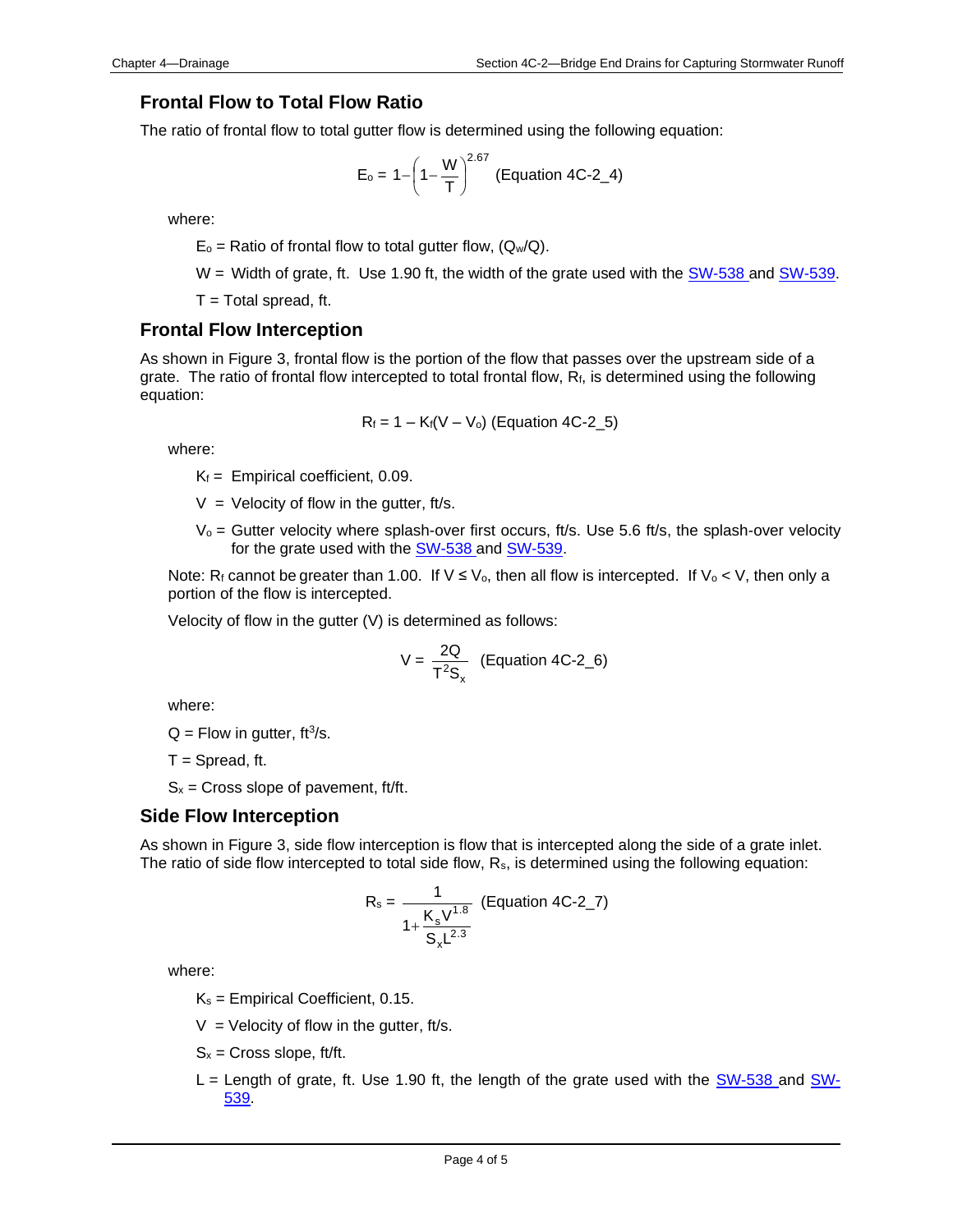Once  $R_f$ ,  $E_o$ , and  $R_s$  are determined, solve for E using Equation 4C-2\_3 and then solve for  $Q_i$  and  $Q_b$ using Equations 4C-2\_1 and 4C-2\_2 as illustrated in the following example.

#### [Example Problem 4C-2\\_3, Evaluate an Intake Bridge End Drain](04c-02/Example_Problem_4C-02_3.pdf)

The allowable bypass should not exceed 10%. If bypass exceeds 10%, a second intake is needed downstream of the first intake to reduce the amount of bypass. The second intake should also be spaced according to the rules defined earlier. The second intake may be joined to a common storm sewer outlet.